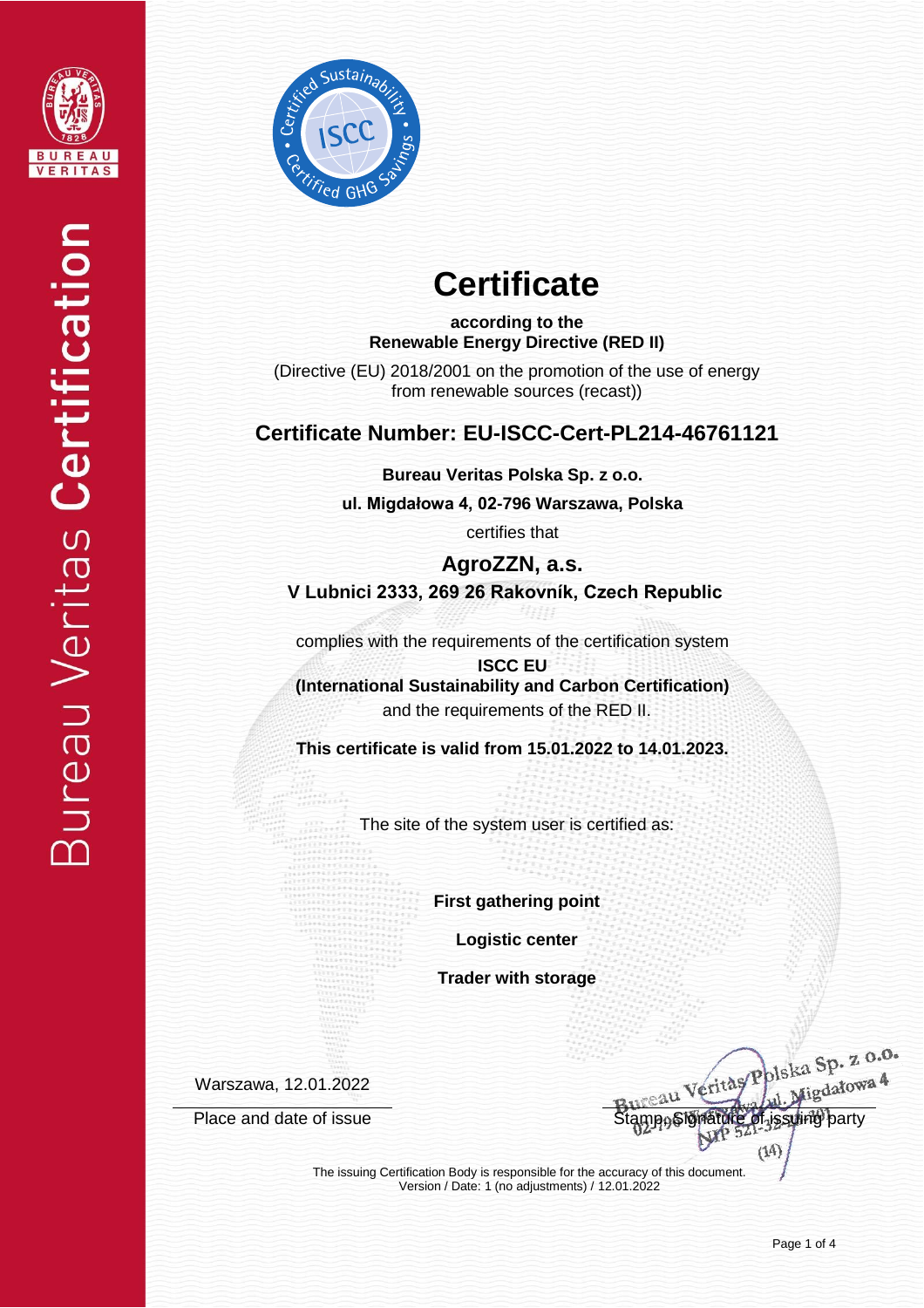



## **Annex to the certificate:**

### **Sustainable materials handled by the certified site**

(This annex is only applicable for material handled under the scopes: farm/plantation, point of origin, central office (farm/plantation or point of origin), first gathering point, processing unit (any type) but **not** for material that is only traded and/or stored)

This annex is only valid in connection with the certificate:

#### **EU-ISCC-Cert-PL214-46761121 issued on 12.01.2022**

|                                                                                                                                                                                                                                                                                                                                                                                                                                         | Input material                                                                                                    | <b>Output material</b> | <b>GHG</b><br>option <sup>1)</sup> | <b>ISCC EU</b><br>waste<br>process<br>applied $^{2)}$ | SAI/FSA <sup>3)</sup> |    |                                                                                                    |  |
|-----------------------------------------------------------------------------------------------------------------------------------------------------------------------------------------------------------------------------------------------------------------------------------------------------------------------------------------------------------------------------------------------------------------------------------------|-------------------------------------------------------------------------------------------------------------------|------------------------|------------------------------------|-------------------------------------------------------|-----------------------|----|----------------------------------------------------------------------------------------------------|--|
| Rapeseed / Canola                                                                                                                                                                                                                                                                                                                                                                                                                       |                                                                                                                   | Rapeseed / Canola      | $1 + 3$                            | no                                                    | N.A.                  |    |                                                                                                    |  |
| Corn / Maize                                                                                                                                                                                                                                                                                                                                                                                                                            |                                                                                                                   | Corn / Maize           | $1 + 3$                            | no                                                    | N.A.                  |    |                                                                                                    |  |
| Wheat                                                                                                                                                                                                                                                                                                                                                                                                                                   |                                                                                                                   | Wheat                  | $1 + 3$                            | no                                                    | N.A.                  |    |                                                                                                    |  |
| 1)<br>1: Default value<br>2: Actual value<br>3: NUTS 2 value or "NUTS2-equivalent" value. A "NUTS2-equivalent" value is a GHG value for cultivation in a "NUTS2-<br>equivalent" region of a country outside the European Union (values are implemented by the European Commission). Option 3<br>is only applicable for the level of cultivation, i.e. for first gathering points, farms/plantations, central offices (group of farms or |                                                                                                                   |                        |                                    |                                                       |                       |    |                                                                                                    |  |
| independent smallholders)<br>$\boxed{2}$<br>Yes: The raw material meets the definition of waste or (processing) residue according to the RED II<br>No: The raw material complies with the relevant sustainability criteria according to Art. 29 (2)-(7) RED II                                                                                                                                                                          |                                                                                                                   |                        |                                    |                                                       |                       |    |                                                                                                    |  |
|                                                                                                                                                                                                                                                                                                                                                                                                                                         |                                                                                                                   |                        |                                    |                                                       |                       | 3) | Farm Sustainability Assessment (FSA) was developed by the Sustainable Agriculture Initiative (SAI) |  |
|                                                                                                                                                                                                                                                                                                                                                                                                                                         | SAI Silver Compliance: ISCC Compliant material can be claimed as "Equivalent to FSA 2.1 Silver"                   |                        |                                    |                                                       |                       |    |                                                                                                    |  |
|                                                                                                                                                                                                                                                                                                                                                                                                                                         | SAI Gold Compliance: ISCC Compliant material incl. add-on SAI Gold can be claimed as "Equivalent to FSA 2.1 Gold" |                        |                                    |                                                       |                       |    |                                                                                                    |  |
| The issuing Certification Body is responsible for the accuracy of this document.<br>Version / Date: 1 (no adjustments) / 12.01.2022                                                                                                                                                                                                                                                                                                     |                                                                                                                   |                        |                                    |                                                       |                       |    |                                                                                                    |  |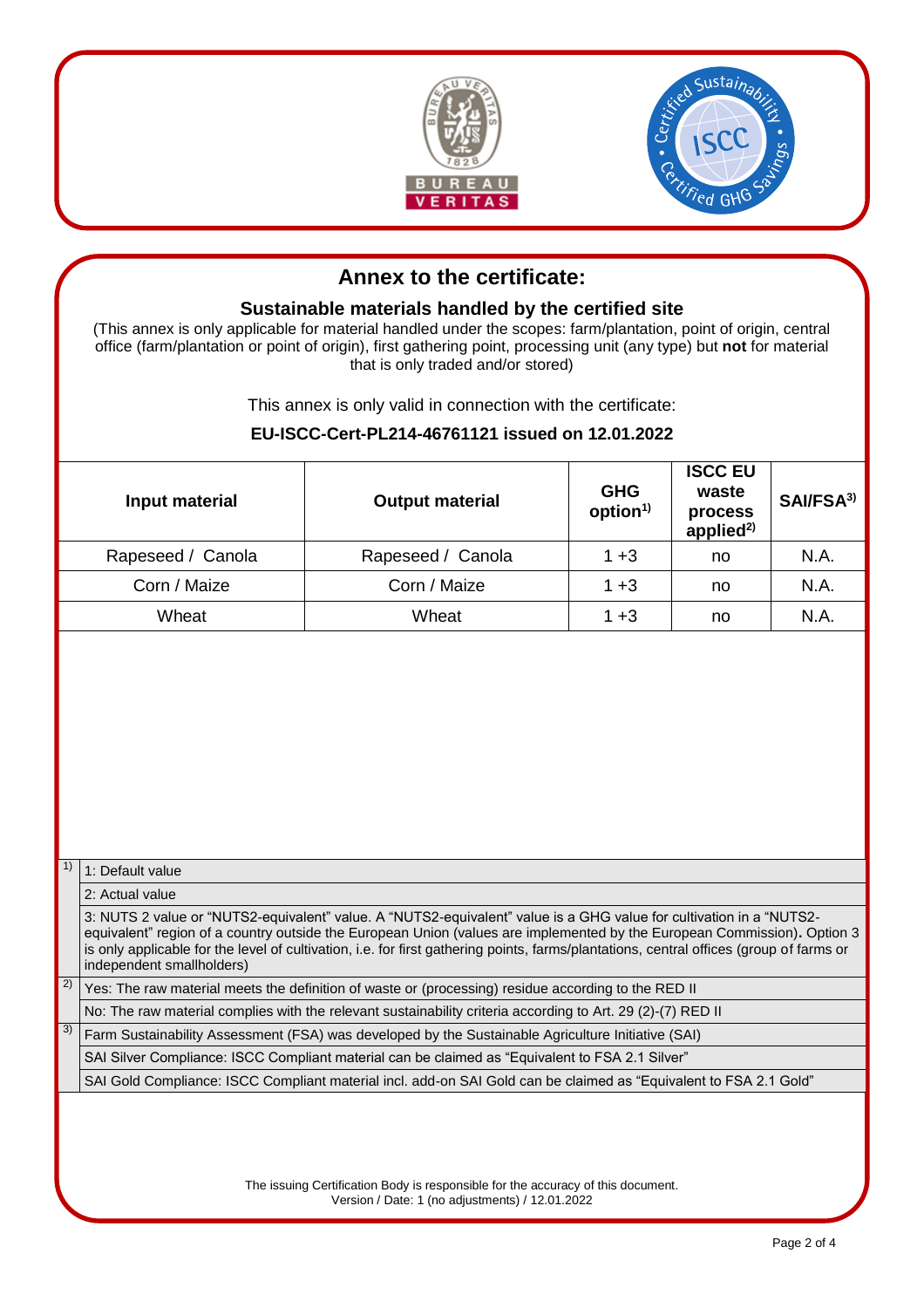



# **Annex to the certificate: Warehouses belonging to the Logistic Center**

This annex is only valid in connection with the certificate:

#### **EU-ISCC-Cert-PL214-46761121 issued on 12.01.2022**

| Trade name        | <b>Address</b>          | <b>Postal</b><br>code | <b>City</b>          | <b>Country</b> |
|-------------------|-------------------------|-----------------------|----------------------|----------------|
| Podbořany         | Jarní zahrada č.p. 708  | 441 01                | Podbořany            | CZ.            |
| Žabokliky         | Kadaňská č.p. 67        | 438 01                | Nové Sedlo           | CZ.            |
| Černovice         | Černovice č.p. 156      | 430 01                | Černovice            | CZ             |
| Dobroměřice       | 5. května č.p. 352      | 440 01                | Dobroměřice          | CZ             |
| Vrbno             | Vrbno nad Lesy č.p. 130 | 439 06                | Vrbno nad Lesy       | CZ             |
| Rakovník          | V Lubnici č.p. 2333     | 269 01                | Rakovník             | CZ             |
| Kamenné Žehrovice | Žilinská ulice          | 273 01                | Kamenné<br>Žehrovice | CZ             |
| Nové Strašecí     | Okružní 521             | 271 01                | Nové Strašecí        | CZ             |
| Slaný             | Pražská č.p. 1579       | 274 01                | Slaný                | CZ             |
| Velká Bučina      | Velká Bučina č.p. 93    | 273 24                | Velvary              | CZ             |
| <b>Buštěhrad</b>  | Lidická 729             | 273 43                | <b>Buštěhrad</b>     | CZ             |

The issuing Certification Body is responsible for the accuracy of this document. Version / Date: 1 (no adjustments) / 12.01.2022